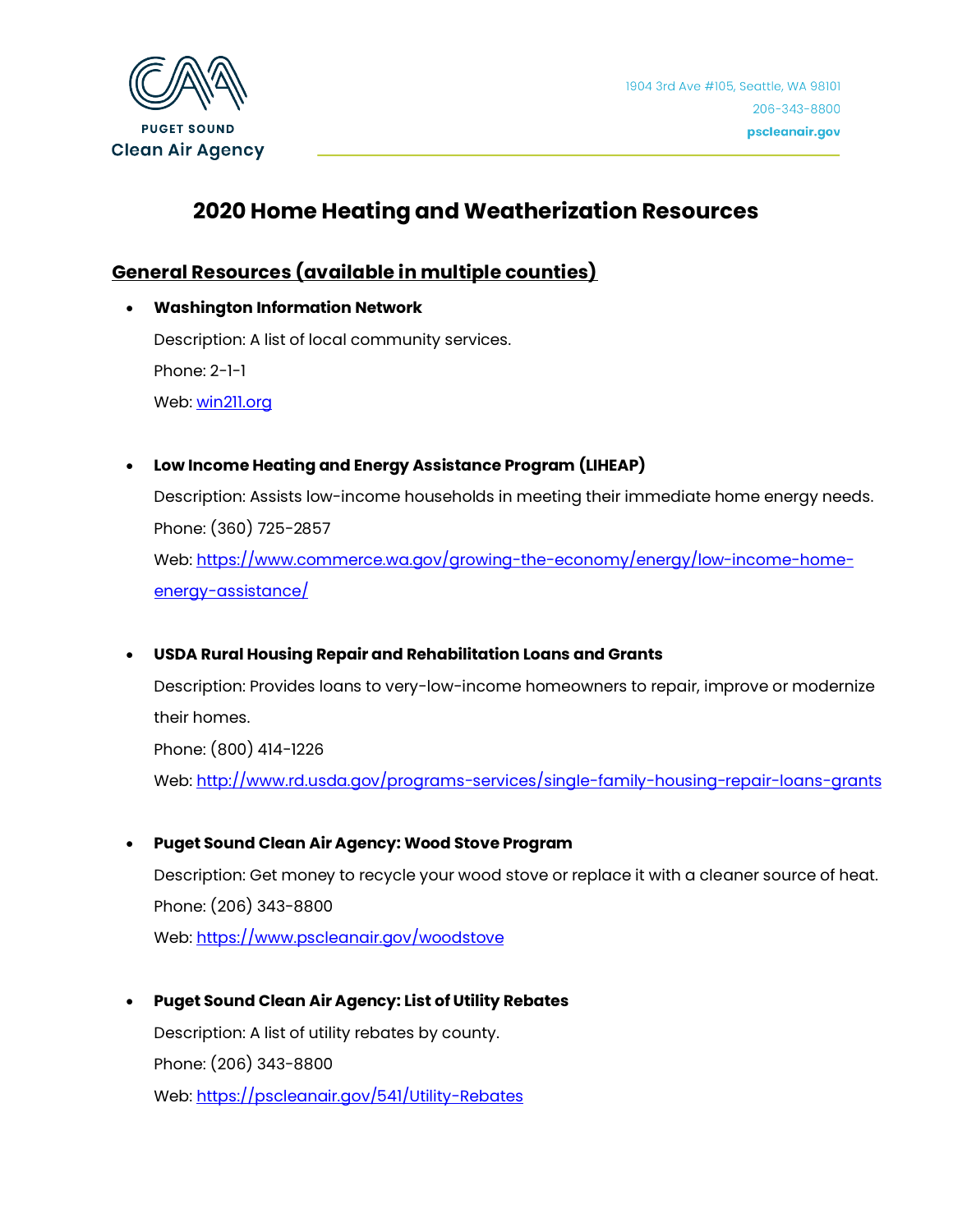

• **Habitat for Humanity: Home Preservation**

Description: Home repair and weatherization services. Phone: (800) 422-4828 Web:<https://www.habitat.org/volunteer/near-you/home-preservation>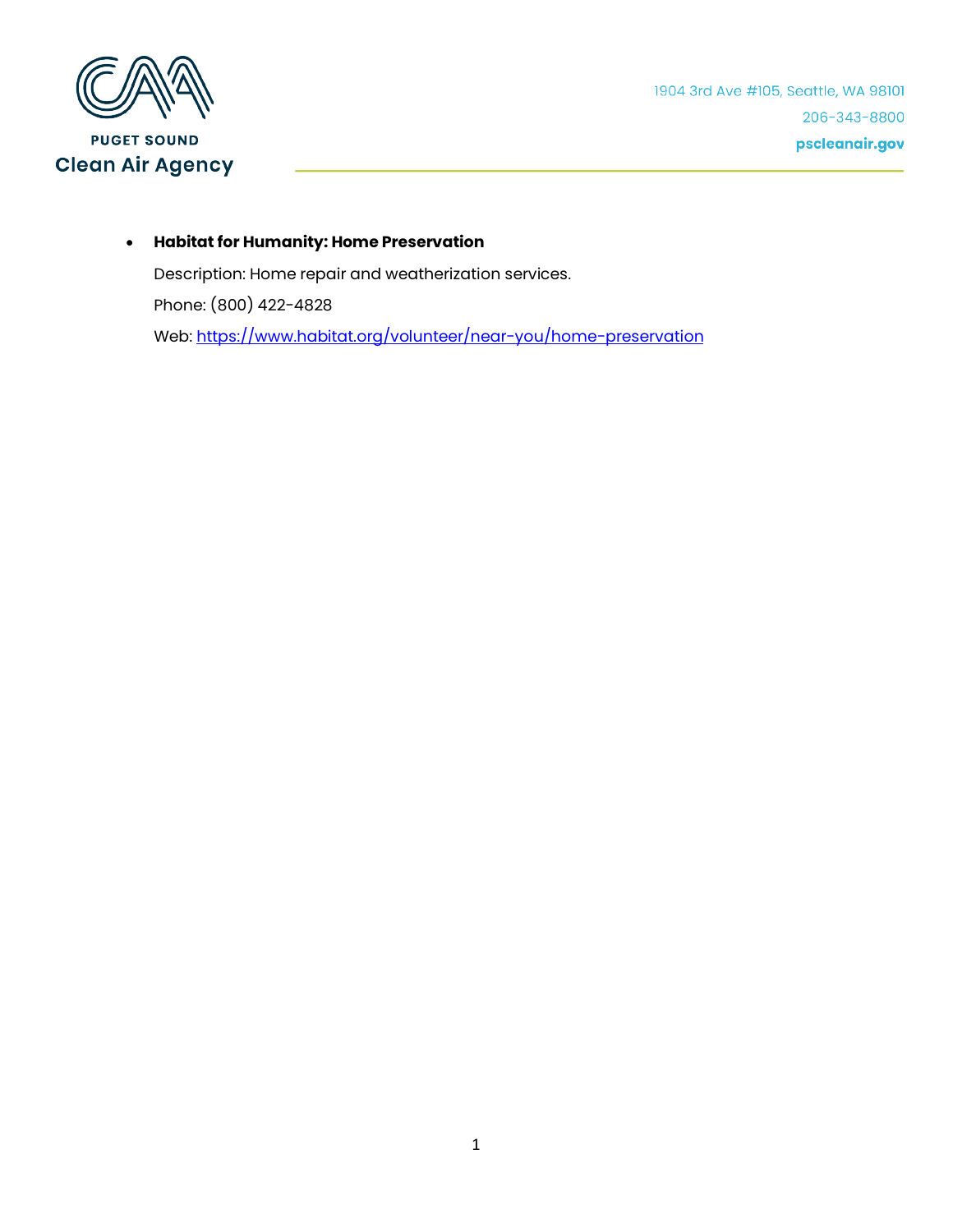

## **King County**

#### • **King County Housing Authority Weatherization and Repair**

Description: Weatherization services for low-income residents. Phone: (206) 574-1100 Web:<http://www.kcha.org/wr/>

#### • **Seattle City Light**

Description: Energy rebates and discounts. Phone: (206) 684-3800 Web:<http://www.seattle.gov/light/conserve/>

#### • **Seattle Office of Housing: Weatherization Services**

Description: Weatherization services for the city of Seattle. Phone: (206) 684-0244 Web: <http://www.seattle.gov/housing/homeowners/weatherization>

#### • **Multi-Service Center**

Description: Financial assistance with energy bills. Phone: (253) 517-2263 Web:<https://mschelps.org/gethelp/energy/>

#### • **Hopelink**

Description: Financial assistance with energy bills. Phone: (425) 658-2592 Web:<https://www.hopelink.org/need-help/energy>

#### • **Byrd Barr Place**

Description: Financial assistance with energy bills. Phone: (206) 812-4940 Web:<https://byrdbarrplace.org/programs-services/energy-assistance/>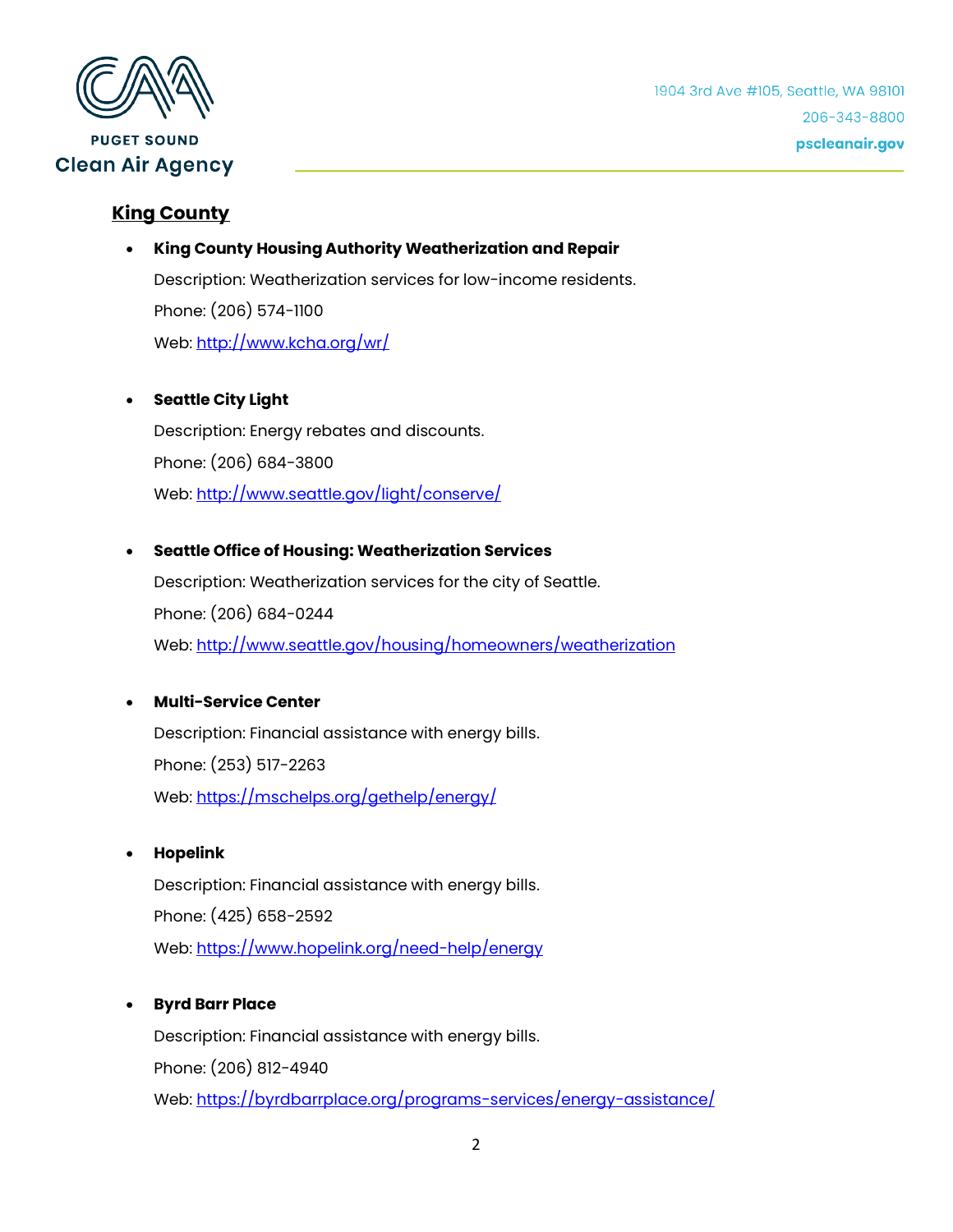

• **City of Bellevue: Home Repair Assistance** Description: Weatherization and housing repair assistance. Phone: (425) 452-4069 Web: [https://bellevuewa.gov/city-government/departments/parks/community](https://bellevuewa.gov/city-government/departments/parks/community-services/human-services/home-repair-assistance)[services/human-services/home-repair-assistance](https://bellevuewa.gov/city-government/departments/parks/community-services/human-services/home-repair-assistance)

#### • **City of Auburn: Housing Repair Assistance Program**

Description: Housing repair assistance. Phone: (253) 931-3099 Web: [https://www.auburnwa.gov/city\\_hall/community\\_development/community\\_services/housing\\_](https://www.auburnwa.gov/city_hall/community_development/community_services/housing_repair) [repair](https://www.auburnwa.gov/city_hall/community_development/community_services/housing_repair)

• **City of Kent: Home Repair Assistance** Description: Housing repair assistance. Phone: (253) 856-5065 Web:<https://www.kentwa.gov/city-hall/human-social-services/home-repair>

#### • **City of Renton: Housing Repair Assistance Program**

Description: Housing repair assistance. Phone: (425) 430-6693 Web: [https://rentonwa.gov/city\\_hall/community\\_services/human\\_services/housing\\_repair\\_assistan](https://rentonwa.gov/city_hall/community_services/human_services/housing_repair_assistance) [ce](https://rentonwa.gov/city_hall/community_services/human_services/housing_repair_assistance)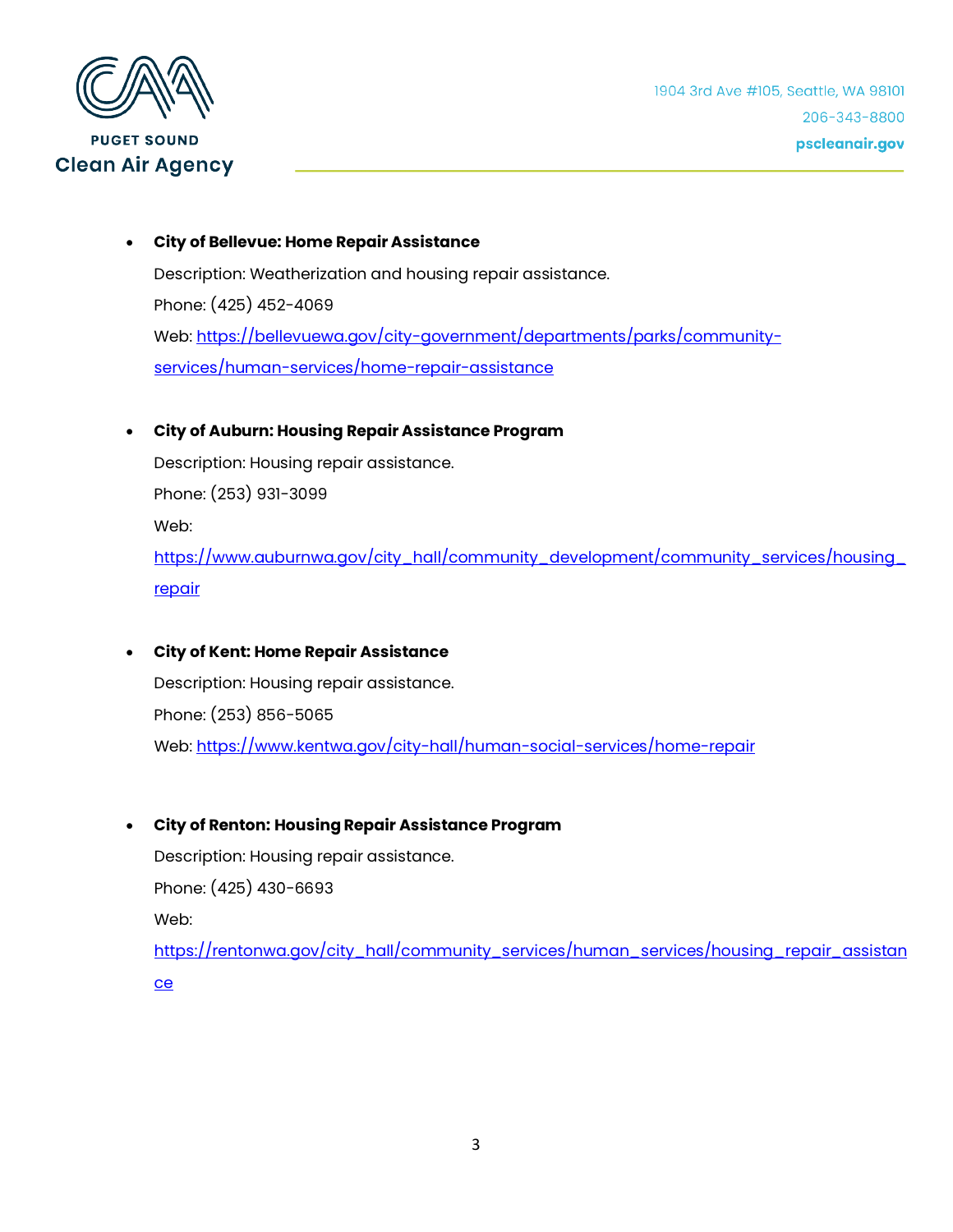

1904 3rd Ave #105, Seattle, WA 98101 206-343-8800 pscleanair.gov

## **Kitsap County**

• **Kitsap Community Resources: Housing and Community Support Service**

Description: Financial assistance with energy bills. Phone: (360) 478-2301

Web:<https://www.kcr.org/energy/>

#### • **Housing Kitsap**

Description: Weatherization and housing repair assistance. Phone: (800) 693-7070 Web:<https://www.housingkitsap.org/home-ownership-assistance>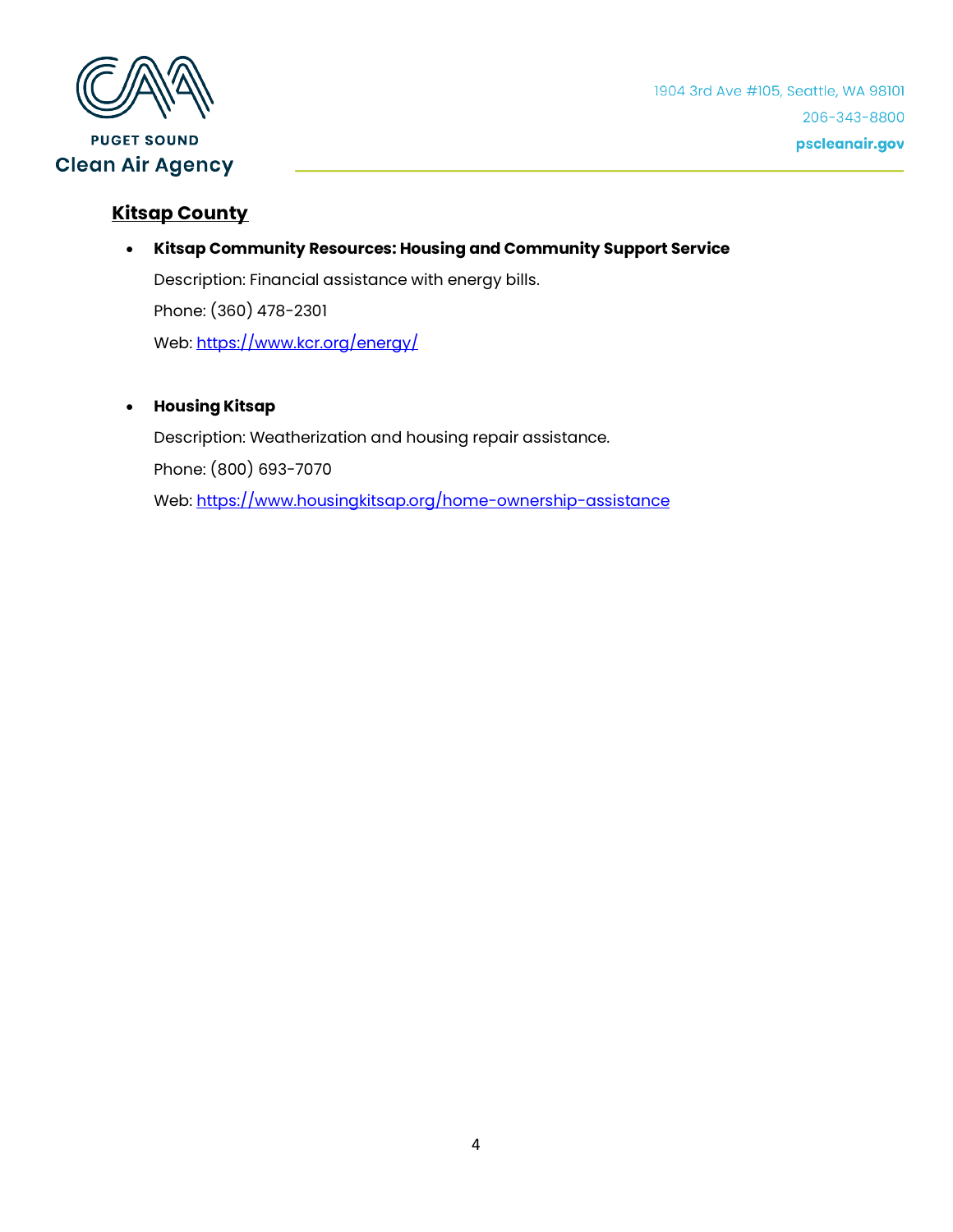

### **Pierce County**

#### • **Pierce County Human Services**

Description: Financial assistance with energy bills, weatherization, and housing repairs. Phone: (253) 798-4500 Web:<https://www.co.pierce.wa.us/97/Human-Services> Web:<https://www.co.pierce.wa.us/1280/Energy-Assistance>

#### • **Tacoma Public Utilities**

Description: Financial assistance with energy bills. Phone: (253) 502-8600 Web:<https://www.mytpu.org/ways-to-save/>

#### • **City of Tacoma Housing Division**

Description: Housing repair assistance. Phone: (253) 591-5230 Web:<http://www.cityoftacoma.org/cms/one.aspx?objectId=32574>

## • **Tacoma Metropolitan Development Council** Description: Financial assistance with energy bills. Phone: (253) 383-3921 Web:<http://mdc-hope.org/>

#### • **Rebuilding Together South Sound**

Description: Housing repair assistance. Phone: (253) 238-0977 Web:<https://rebuildingtogetherss.org/programs>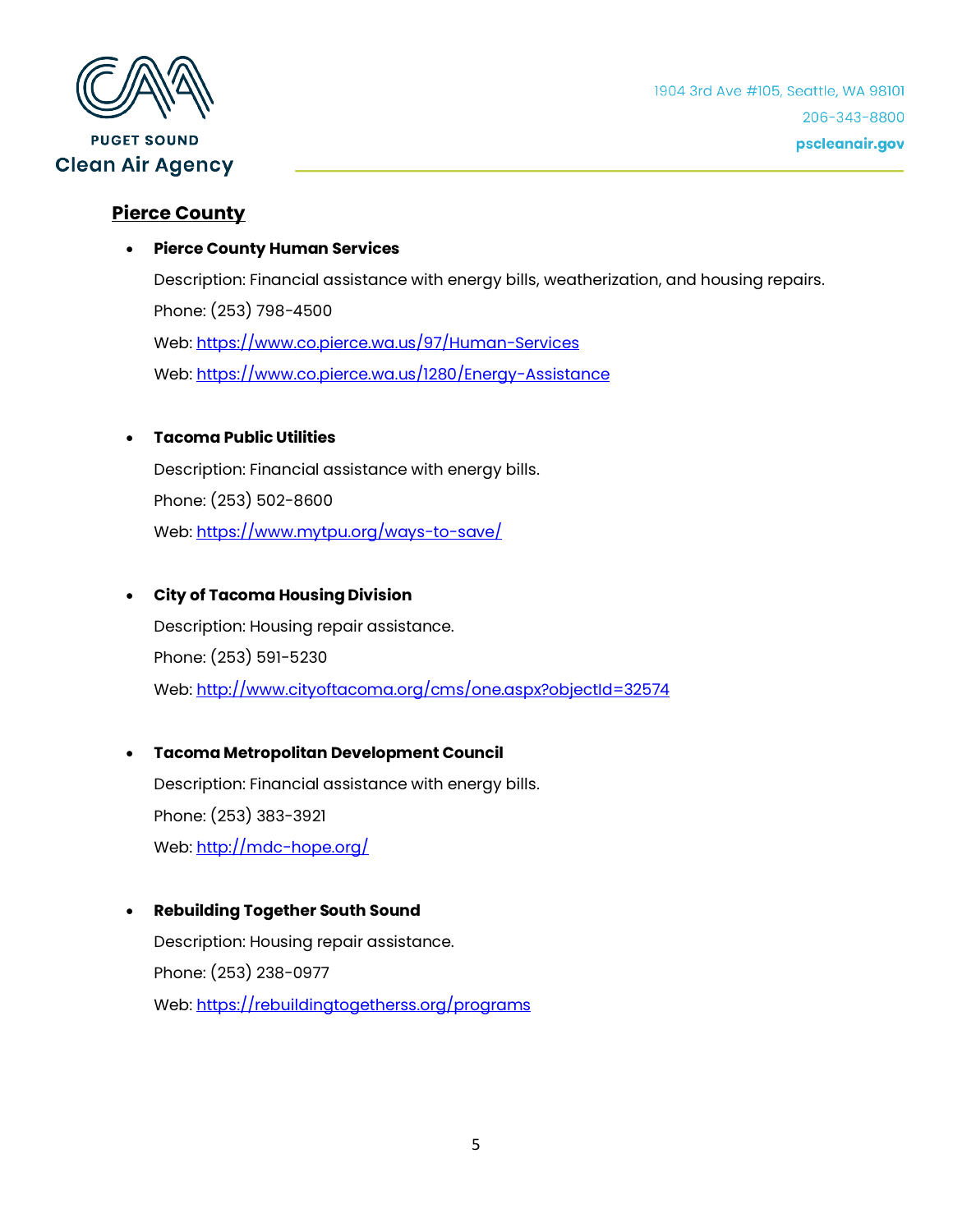

## **PUGET SOUND Clean Air Agency**

#### • **Tacoma Salvation Army**

Description: Financial assistance with energy bills. Phone: (253) 572-8452 Web:<https://tacoma.salvationarmy.org/>

### • **City of Lakewood Human Services/Community Resources**

Description: A list of resources for financial assistance with energy bills and housing repair. Phone: (253) 983-7756 Web:<https://www.cityoflakewood.us/community-services/community-resources>